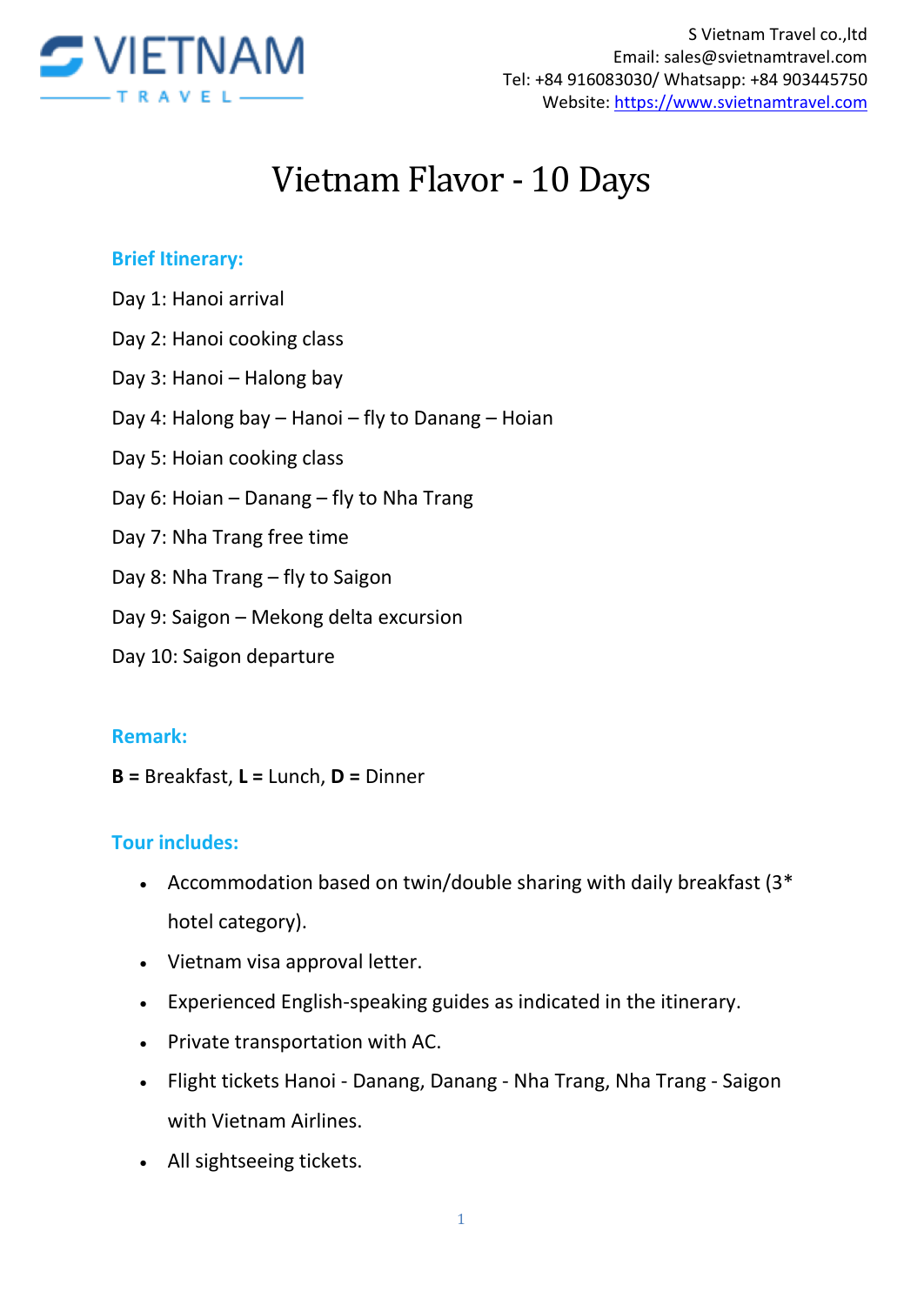

- Lunches and dinners as indicated in the itinerary.
- Taxes and services charges.

#### **Tour excludes:**

- International flight tickets and airport tax
- Visa stamping fee
- Early check in and late check out
- Drinks, gratuities and personal expenses
- Insurance

#### **Detail itinerary:**

#### *Day 1: Hanoi arrival (D)*

Warmly welcome at Noi Bai airport – Hanoi. Pick up and transfer to your hotel. After a short break, enjoy a walking tour to the Old quarter of Hanoi. Explore street food on vender, why you don't try to local brew "Bia Hoi" like Hanoian. In the evening, enjoy the Vietnamese dinner at the famous restaurant.

## *Day 2: Hanoi cooking class – city tour (B, L)*

If cooking were painting, Vietnam would have one of the world's most colorful palettes. Start to discover the diversity of Vietnam flavor with cooking class in Hanoi. This morning, the tour guide will escort you to the class. Meet the chef for a market tour. In the market, the guide and chef will give you the chance to discover the traditional Vietnamese market and explain for you all different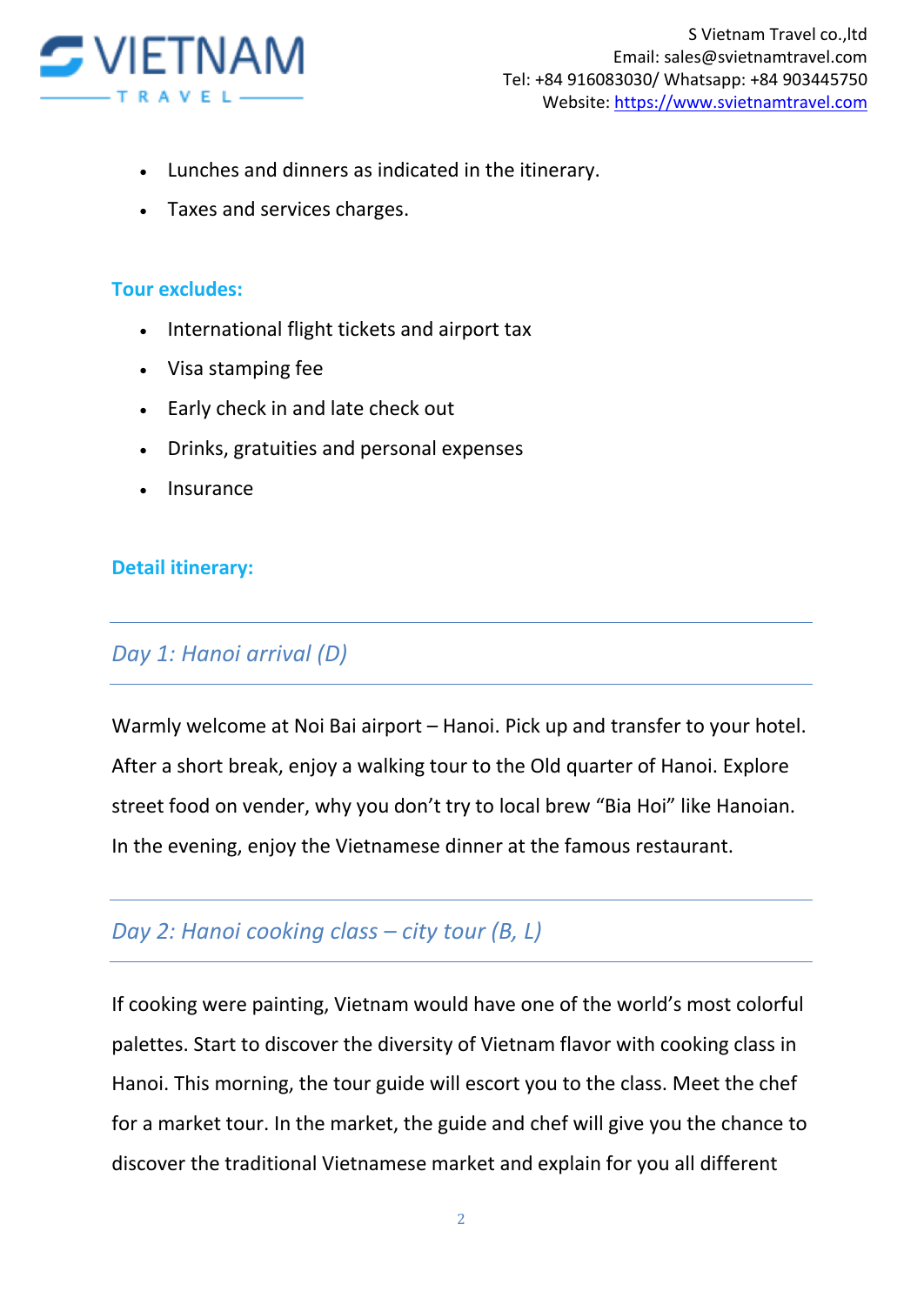

kinds of food and vegetable which you may see or not see them before. Back to the kitchen and learn how to make a number of regional delicacies, which may include Banana Flower Salad and Spring Rolls. After a half-day morning session, you enjoy a delicious feast of the dishes you created, and get to take a copy of the recipes home with you.

In the afternoon, you will visit some highlights of Hanoi such as Temple of Literature – the first university in Vietnam, Vietnamese Women's Museum that offers a broad insight to 54 ethnic groups through a lens of women's topics. In the later afternoon, enjoy water puppet show.

# *Day 3: Hanoi – Halong bay (B, L, D)*

Today you will go to Halong bay - the UNESCO World Heritage. The driver picks you up at 8 am. After about 3.5 driving hours, you will arrive in Halong bay. Board a traditional junk for an overnight cruise. Halong Bay is widely considered to be one of the natural wonders of the world. Thousands of towering pillars of sea and wind-carved limestone karst make the bay an unforgettable sight. After lunch, explore some of the huge limestone caves dotted around the bay and visit a floating fishing village. Then the captain will find a secluded spot where you can swim, soak up the sun on the top deck, or try your hand at kayaking. In the evening enjoy a seafood feast for dinner.

# *Day 4: Halong Bay – Hanoi – fly to Danang – Hoian (B)*

Enjoy an early morning swim (during the summer), followed by breakfast as you cruise through more spectacular scenery. The cruise arrives at the harbor by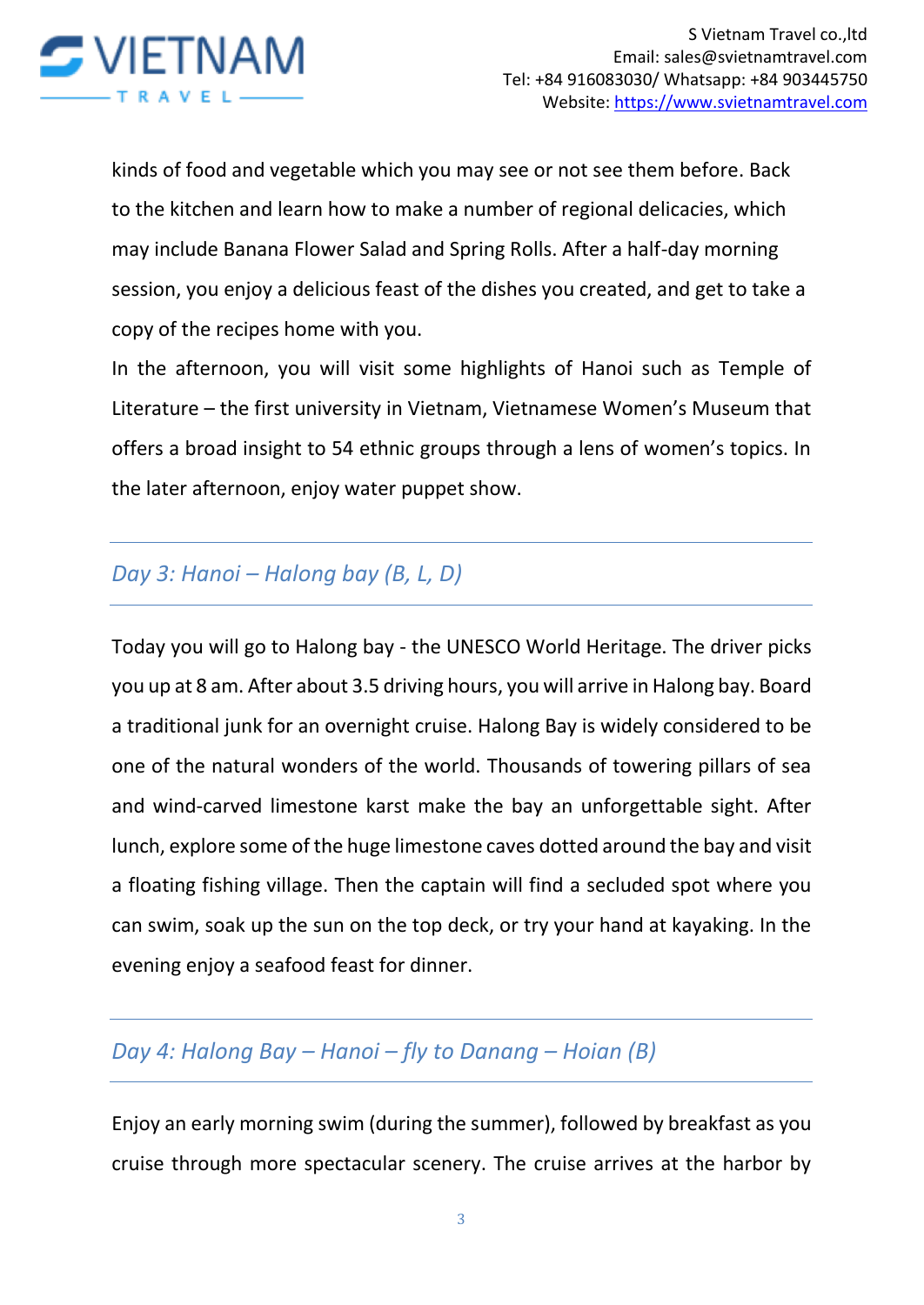

noon. The driver will pick you up and then transfer directly to Noi Bai airport for flight to Danang. Upon arrival, pick up and transfer to your hotel in Hoian. Check in hotel and free time.

## *Day 5: Hoian – cooking class and ancient town (B, L)*

This morning, you will join in a cooking class at Red Bridge Cooking School. Visit Hoi An's colourful market, and experience the amazing sights, sounds and aromas of this busy market. You will have the opportunity to interact with the local sellers and learn about all the ingredients to be used in the cooking lesson later.

After that, board the Red Bridge boat for a leisurely cruise (25 minutes) along the Hoi An River to the Red Bridge Cooking School. On arrival, you explore the cooking school's herb and vegetable garden, before learning about some of Hoi An's and Vietnam's well-known dishes. The cooking lesson runs for about 2 hours – each dish is first demonstrated by the Red Bridge chef's, before you prepare the same dish youself. Included in the class is a brief introduction to Vietnamese food carving (plate decoration). After the lesson, you can enjoy what you have cooked.

In the afternoon, enjoy a walking tour of the ancient town, including the 200 year-old Tan Ky house, Phuc Kien Pagoda, the Assembly Hall, the former merchants' houses, the 400 year-old Japanese Covered Bridge. Free time for shopping and tailor made suits.

#### *Day 6: Hoian – Danang - fly to Nha Trang (B)*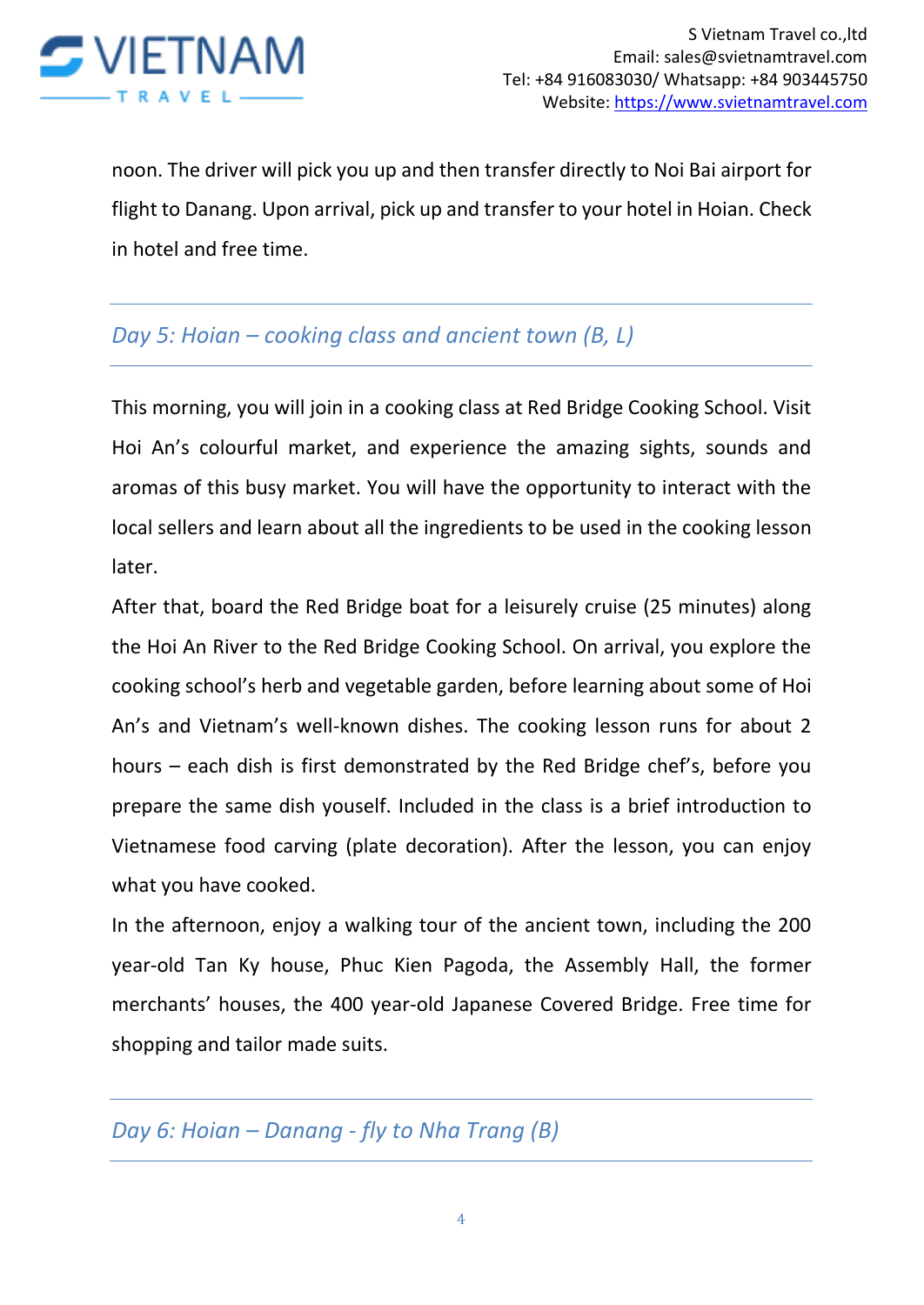

Today, you catch morning flight to Nha Trang for some beach holiday. Pick up and transfer to your resort. Enjoy your free time for sunbathing in Nha Trang beach – one of most beautiful beaches in Vietnam.

# *Day 7: Nha Trang relaxing (B)*

There are many activities around the city and surrounding area for you to do and see today. Swimming in cool water or snorkel and dive among the coral reefs in crystal blue waters, hike nature trails…

You also have fun at Vinpearl Amusement park or experience some interesting places like the ancient Po Ngar Cham towers or the French built Nha Tho Nui Cathedral. Other sites of interest include the Long Son Pagoda and the National Oceanographic Museum of Vietnam ..

Also make time to take advantage of the massage and spa facilities in the resort, to enjoy the sea breeze through your room window or go for a swim at either the resort pool or the adjacent beach.

## *Day 8: Nha Trang – fly to Saigon (B, L)*

Leave Nha Trang for Saigon by flight. Upon arrival, transfer to the downtown for brief city tour in Saigon including The Reunification Palace, Notre Dame Cathedral and Old Post Office, Remnant War Museum. In the afternoon, spend your time visiting the local markets (Ben Thanh market and Cho Lon) to discover the fruitful ingredients and fresh fruit in Saigon. Explore the street food here with special dish likes Saigon sandwich, kinds of noodle (Hu Tieu, Bun Thit Nuong…)